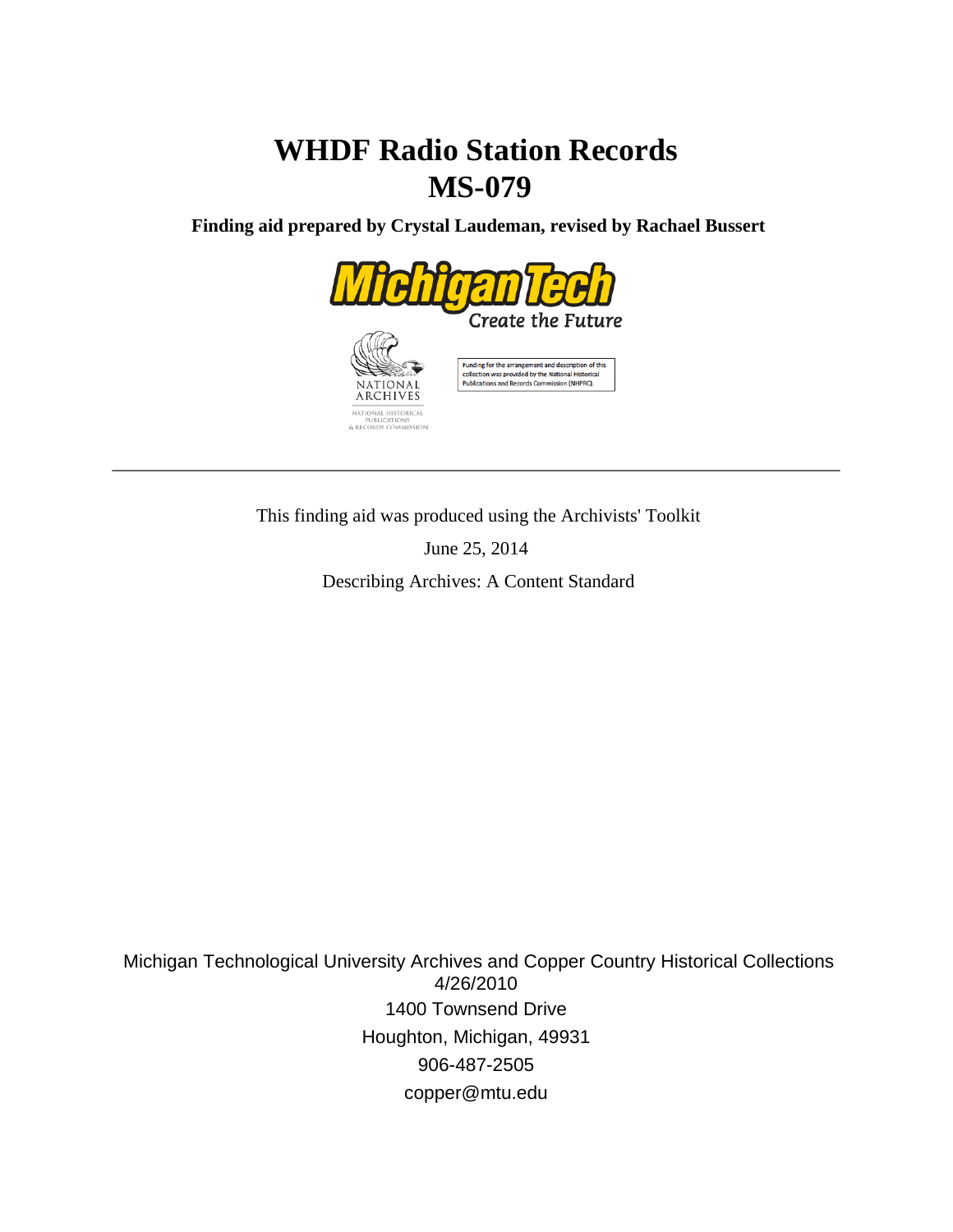## **Table of Contents**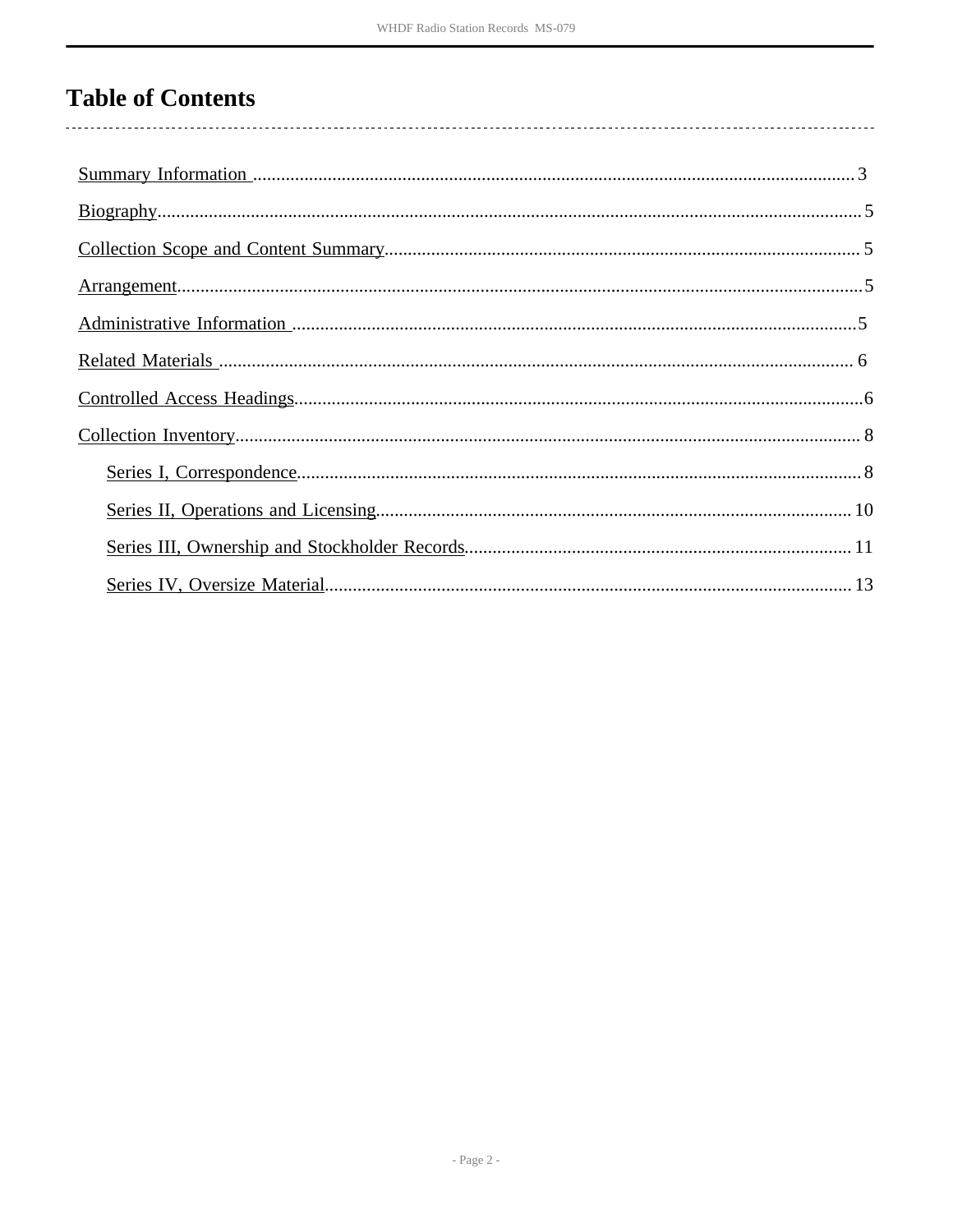# <span id="page-2-0"></span>**Summary Information**

| <b>Repository</b>               | Michigan Technological University Archives and Copper Country<br><b>Historical Collections</b>                                                                                                                                                                                                                                                                                     |
|---------------------------------|------------------------------------------------------------------------------------------------------------------------------------------------------------------------------------------------------------------------------------------------------------------------------------------------------------------------------------------------------------------------------------|
| <b>Creator</b>                  | WHDF (Radio station: Calumet, Mich.).                                                                                                                                                                                                                                                                                                                                              |
| <b>Title</b>                    | <b>WHDF Radio Station Records</b>                                                                                                                                                                                                                                                                                                                                                  |
| Date [bulk]                     | Bulk, 1924-1979                                                                                                                                                                                                                                                                                                                                                                    |
| Date [inclusive]                | 1898-2010                                                                                                                                                                                                                                                                                                                                                                          |
| <b>Extent</b>                   | 2.73 cubic feet 5 manuscript boxes (legal), 3 map folders                                                                                                                                                                                                                                                                                                                          |
| Language                        | English                                                                                                                                                                                                                                                                                                                                                                            |
| <b>Language of Material</b>     | English                                                                                                                                                                                                                                                                                                                                                                            |
| <b>Mixed materials [Box]</b>    | $1 - 5$                                                                                                                                                                                                                                                                                                                                                                            |
| <b>Mixed materials [Folder]</b> | 3A                                                                                                                                                                                                                                                                                                                                                                                 |
| <b>Mixed materials [Folder]</b> | 5 BC                                                                                                                                                                                                                                                                                                                                                                               |
| <b>Mixed materials [Folder]</b> | 5 M                                                                                                                                                                                                                                                                                                                                                                                |
| <b>Abstract</b>                 | Records, 1898-2010, bulk 1924-1979, of the WHDF Radio Station<br>operating in the Copper Country of Michigan's Upper Peninsula. Includes<br>correspondence, reports, financial records, stock certificates, licenses,<br>newspaper clippings, history of the station and other related ephemera.<br>Also includes oversize maps and geological surveys of the surrounding<br>area. |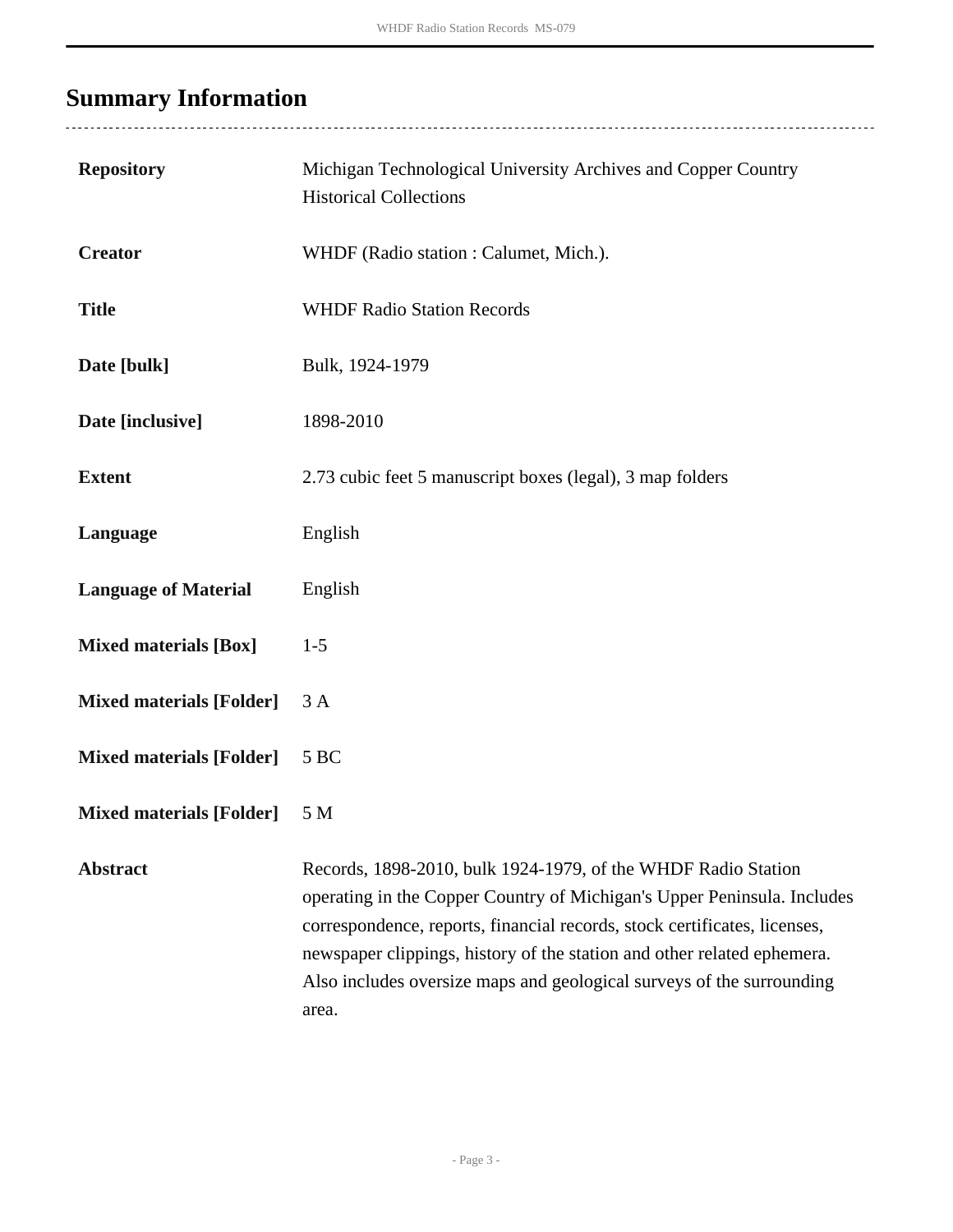### **Preferred Citation**

MS-079, WHDF Radio Station Records, Michigan Technological University Archives and Copper Country Historical Collections, Houghton, Michigan.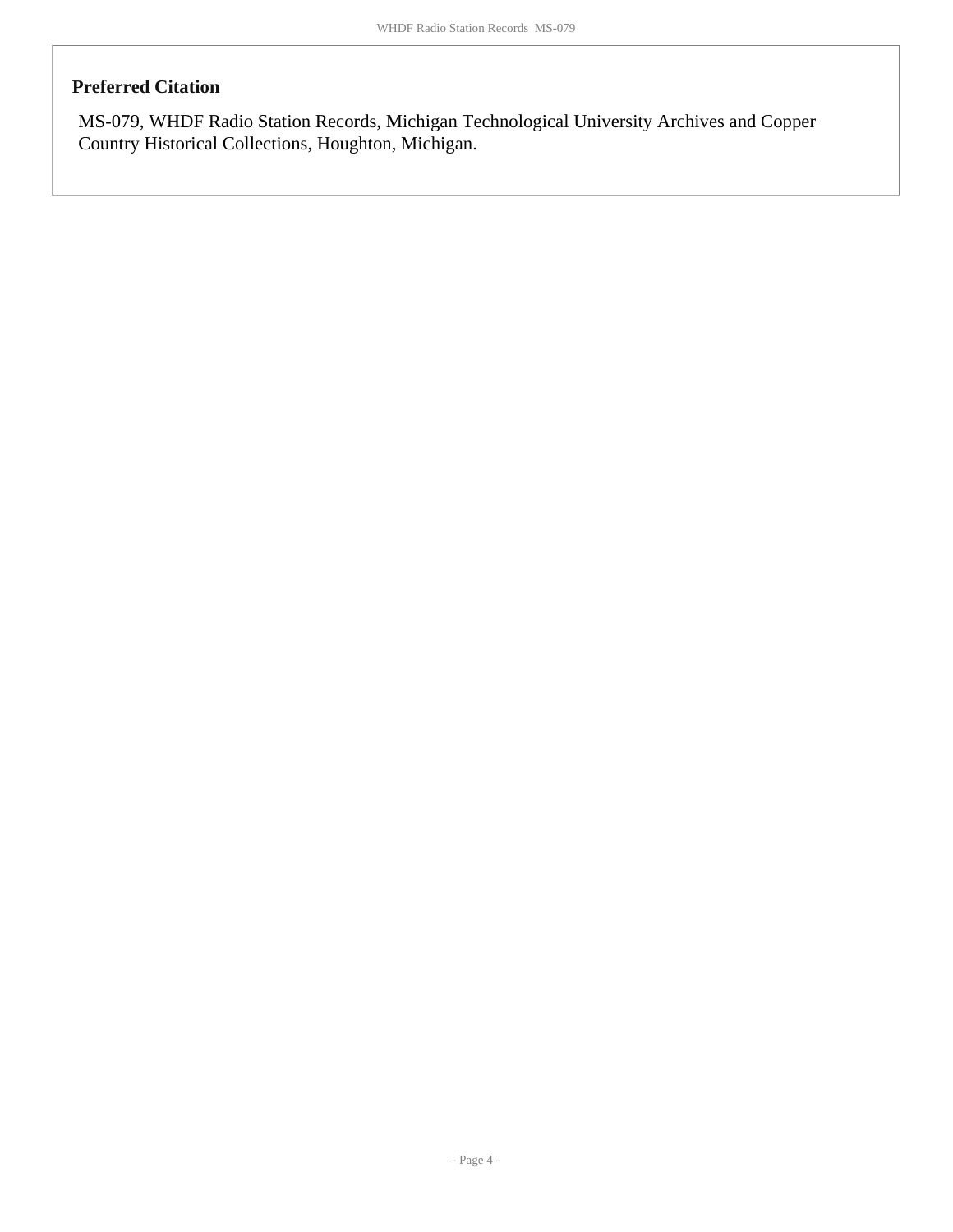## <span id="page-4-0"></span>**Biography**

Operated locally from 1928-1978, Radio Station WHDF was founded by A.L Burgan, Charles C. McLeod and Paul Tinetti, utilizing their Ham radio equipment and working out of the third floor of the Herman Brothers Jewelers store in Calumet, Michigan. WHDF began broadcasting for a few hours each day. Radio Station WHDF was formally incorporated in 1929 through an agreement between Charles McLeod, George L. Burgan and A.L. Burgan. During the organization's history, partnerships were formed and changed, however the Burgan family remained central to the history of WHDF until its final sale to the Superior Shores Broadcasting Company in 1979.

### <span id="page-4-1"></span>**Collection Scope and Content Summary**

Correspondence, reports, financial records, stock certificates, licenses, newspaper clippings, history of the station and other related ephemera. Also includes oversize maps and geological surveys of the surrounding area.

### <span id="page-4-2"></span>**Arrangement**

MS-079 has been arranged into four series:

1.Correspondence 2.Operations and Licensing 3.Ownership and Stockholder Records 4.Oversize Material

### <span id="page-4-3"></span>**Administrative Information**

### **Publication Information**

Michigan Technological University Archives and Copper Country Historical Collections 4/26/2010

### **Revision Description**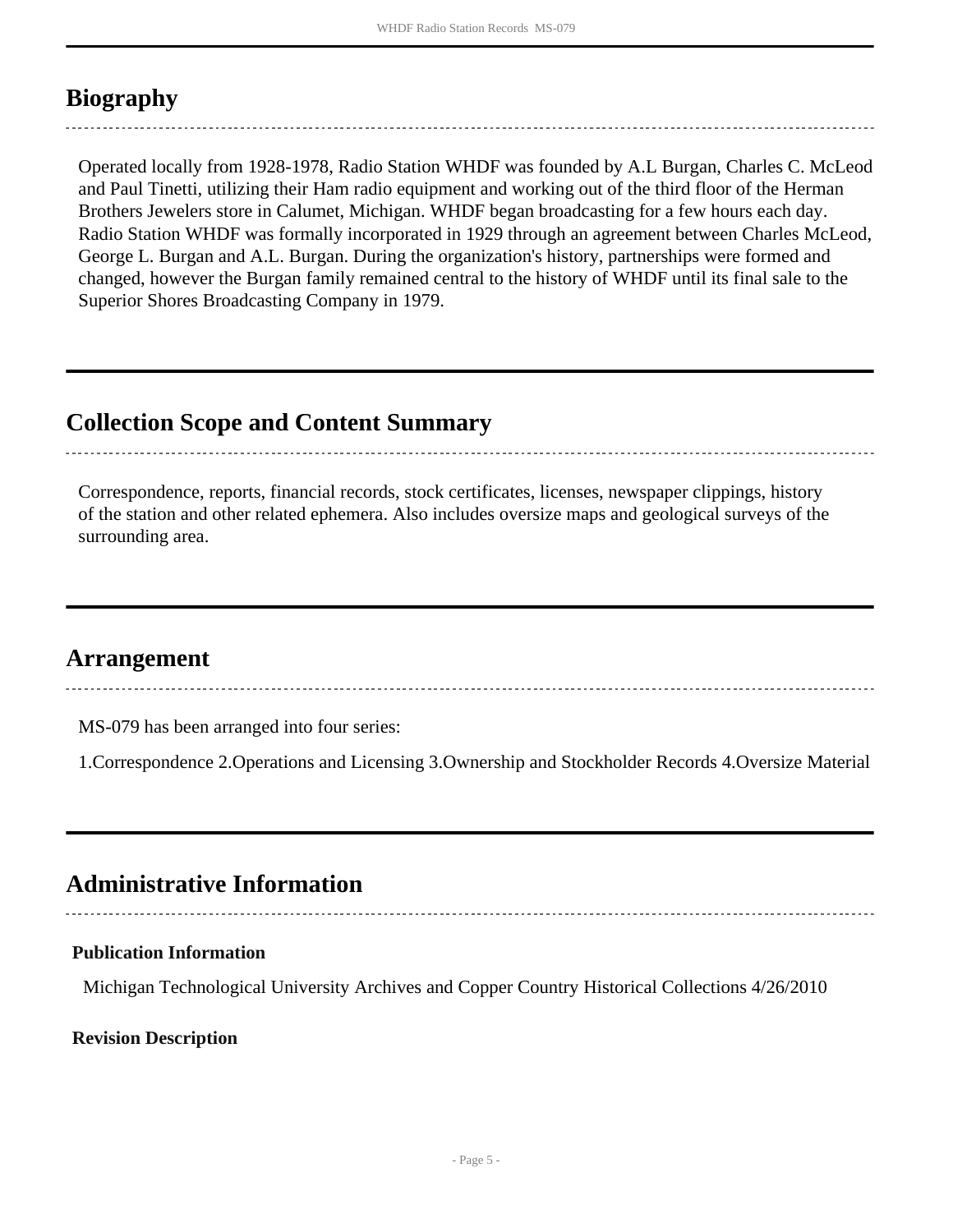This collection was processed during the NHPRC funded Detailed Processing Project. 9/6/2013

#### **Conditions Governing Access**

Available for use in the Michigan Technological University Archives and Copper Country Historical Collections.

### **Conditions Governing Use**

Various copying restrictions apply. Guidelines are available from Michigan Technological University Archives & Copper Country Historical Collections.

### **Acquisition**

A gift consisting of WHDF radio station papers and ephemera, including maps, news clippings, correspondence and manuscript material was donated to the Michigan Technological University Archives and Copper Country Historical Collections on April 23, 2010 by Roland and Read Burgan.

### <span id="page-5-0"></span>**Related Materials**

#### **Related Archival Materials**

Archival materials found in this institution relating to WHDF include MS-587 Daily Mining Gazette Records Collection.

### <span id="page-5-1"></span>**Controlled Access Headings**

### **Corporate Name(s)**

• WHDF (Radio station : Calumet, Mich.).

**Genre(s)**

• Articles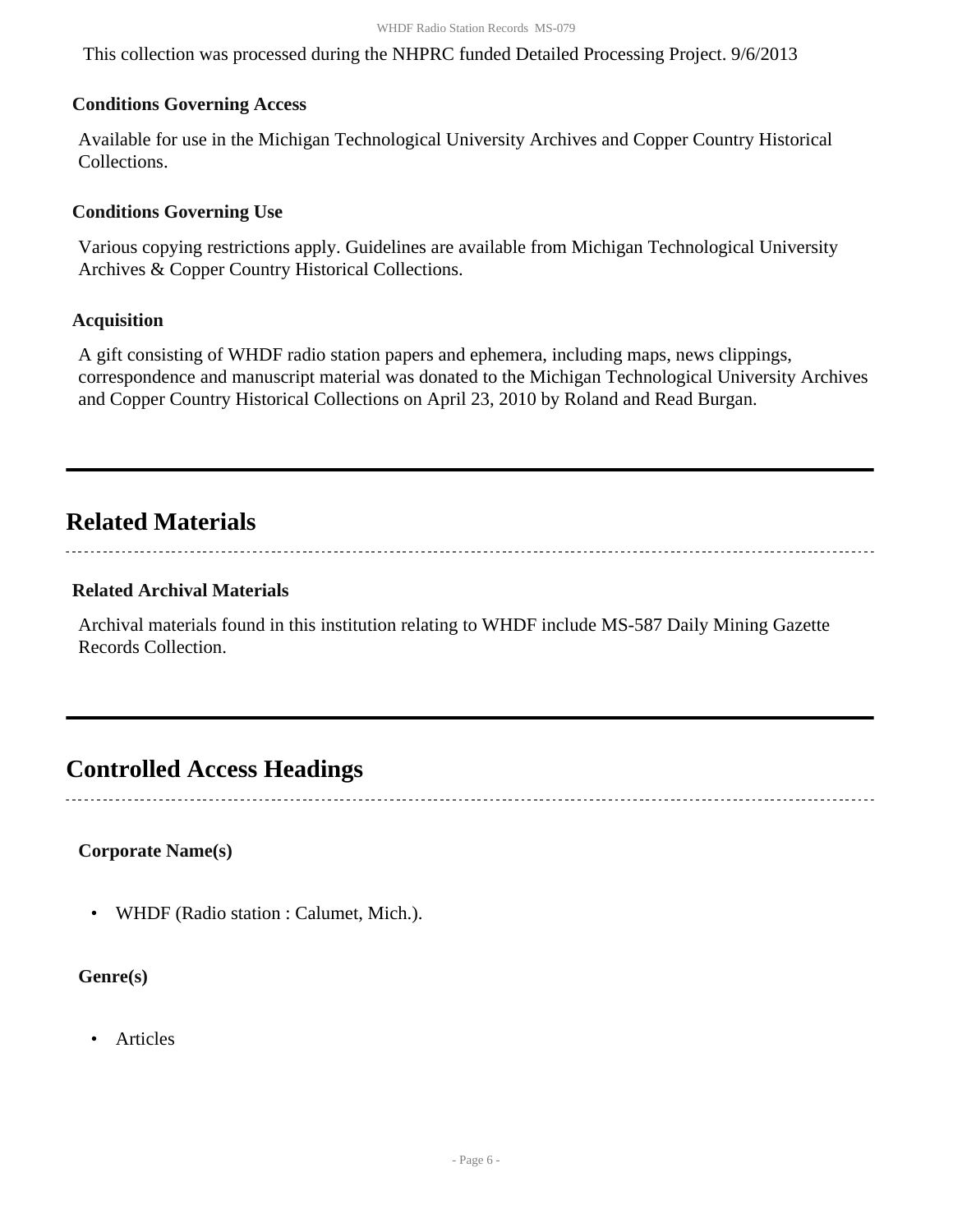- Correspondence
- Documents
- Financial records
- Maps (Documents)
- Minutes

### **Geographic Name(s)**

- Calumet (Mich.)
- Houghton (Mich.)

### **Personal Name(s)**

- Burgan, A. L., d. 1950
- Burgan, George L., d. 1962
- Burgan, Roland "Bruce"

### **Subject(s)**

- Radio
- Radio broadcasting--History--Michigan--Copper Country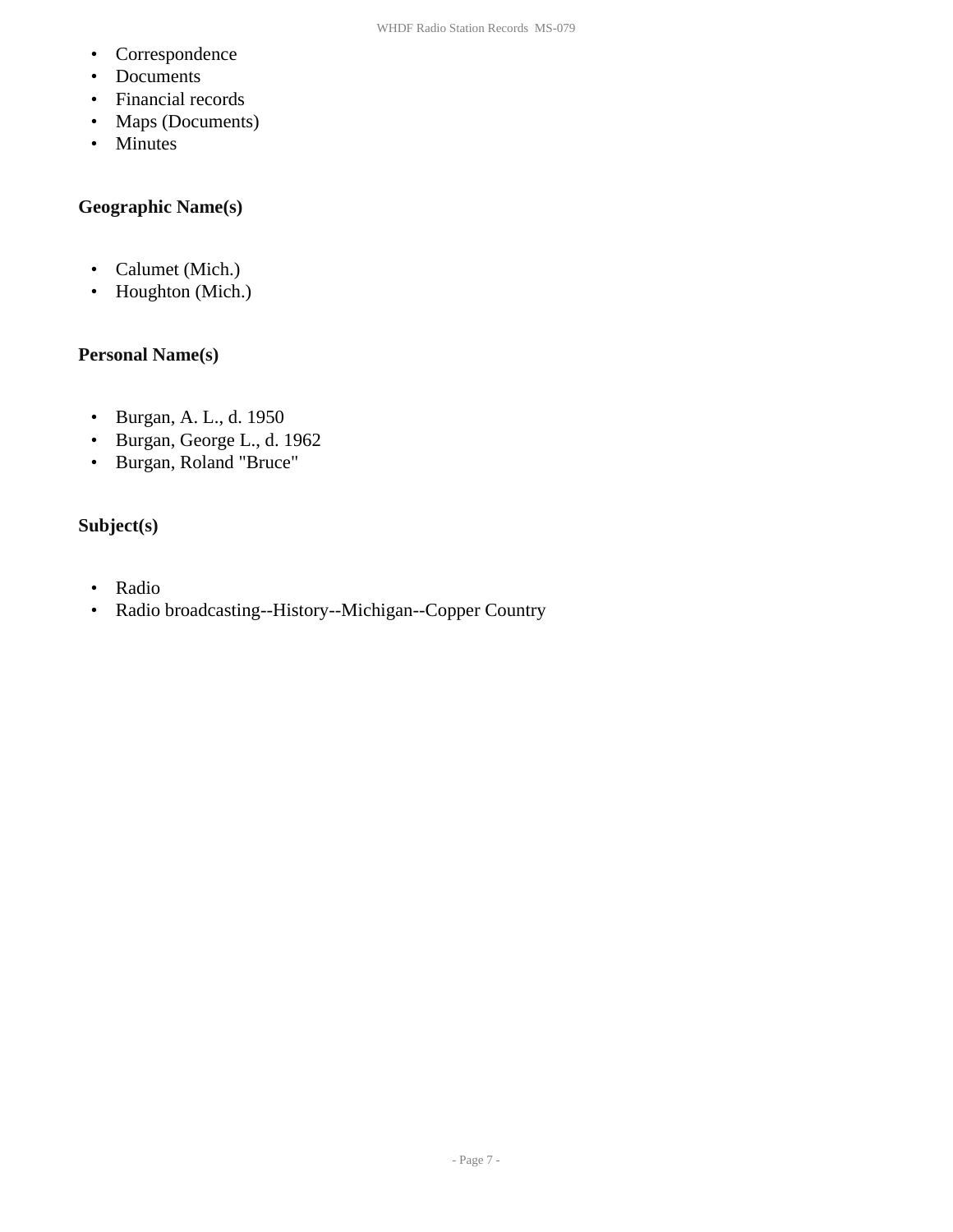## <span id="page-7-0"></span>**Collection Inventory**

#### <span id="page-7-1"></span>**Series I, Correspondence 1932-1969**

#### **Scope and Contents**

Correspondence relating to station licensing and permits, other local radio stations, and station owners.

|                                                                                                                                              | <b>Box</b>   | Folder         |
|----------------------------------------------------------------------------------------------------------------------------------------------|--------------|----------------|
| [Correspondence, Forms, Manuals] C.A.A.- Dept. of Commerce Jul 23,<br>1943-Jan 30, 1948                                                      | $\mathbf{1}$ | 1              |
| <b>Scope and Contents</b>                                                                                                                    |              |                |
| Correspondence relating to station licensing and permits, other local radio<br>stations, and owners.                                         |              |                |
| [Business Correspondence with the] Tower Construction Co. Jun 25, 1945-<br>Oct 29, 1947                                                      | $\mathbf{1}$ | $\overline{2}$ |
| Construction Permit Applications: New Site Jun 2, 1947-Jan 29, 1948                                                                          | $\mathbf{1}$ | 3              |
| [Correspondence, Forms] Construction Permit Applications: New<br>Transmitter Jul 17, 1952-Aug 24, 1953                                       | $\mathbf{1}$ | 4              |
| Other Construction Documents: Correspondence Jul 15, 1964 and<br>Booklets Aug 24, 1946-Jun 6, 1947 Aug 24, 1946-Jun 6, 1947; Jul 15,<br>1964 | $\mathbf{1}$ | 5              |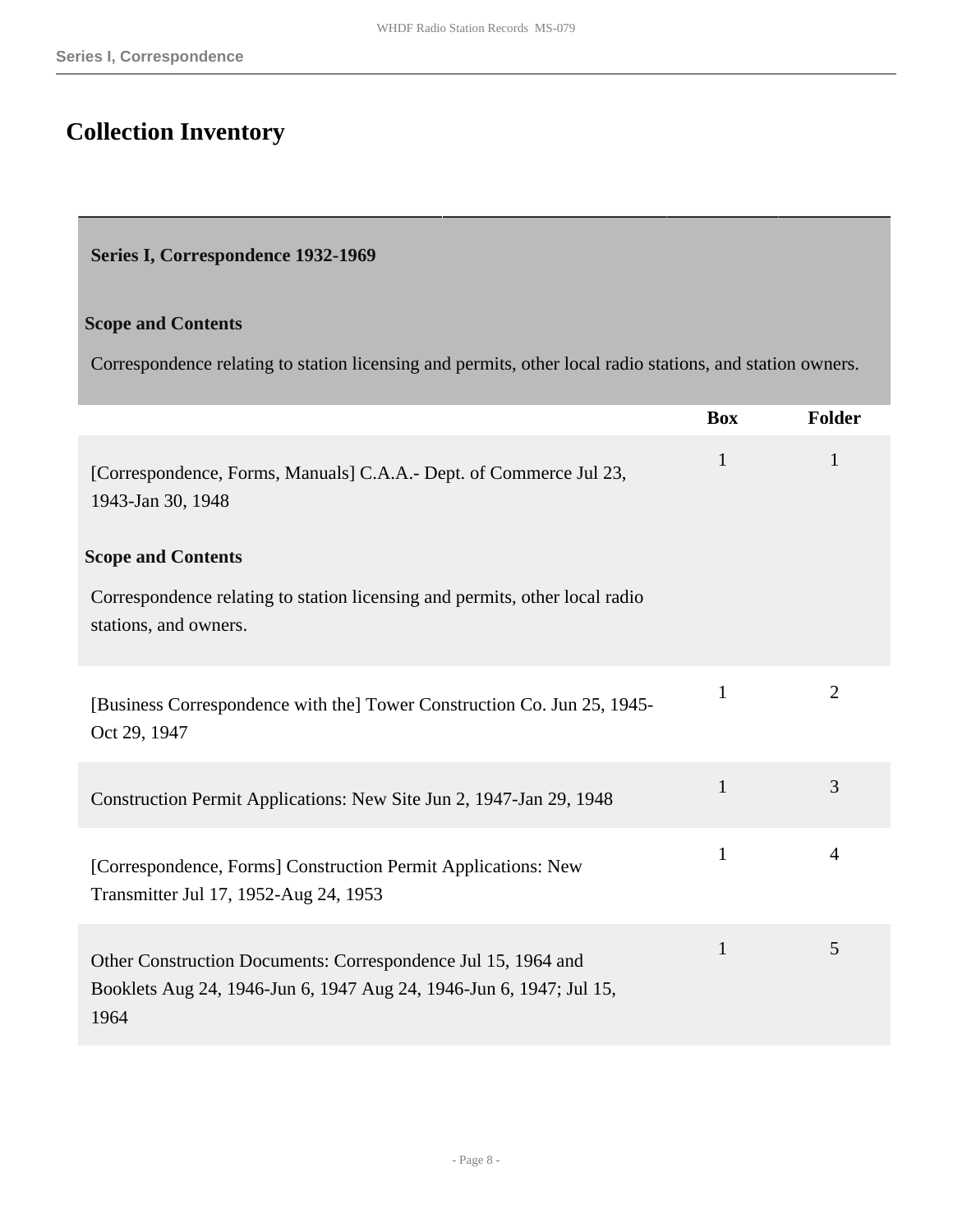| Engineering Day to Day Routine [Correspondence] Jan 13, 1949-Mar 7,<br>1953                              | 1              | 6              |
|----------------------------------------------------------------------------------------------------------|----------------|----------------|
| [Correspondence with and Financial Reports for] F. Communications<br>Commission Nov 9, 1937-Apr 25, 1962 | $\mathbf{1}$   | $\overline{7}$ |
| [Correspondence] WMPL 1957-1958                                                                          | $\mathbf{1}$   | 8              |
| [Correspondence] WMPL Sep 4, 1962-Dec 9, 1964                                                            | $\mathbf{1}$   | 9              |
| Federal Communications Commission Correspondence 1939                                                    | $\mathbf{1}$   | 10             |
| [Correspondence with and Receipts from] Graybar Electric Co., Inc. Mar<br>8, 1946-Apr 21, 1950           | $\mathbf{1}$   | 11             |
| [Correspondence and Invoices] Wincharger Corp. Jul 3, 1945-Oct 28,<br>1947                               | $\mathbf{1}$   | 12             |
| [Correspondence] Les Biederman-WTCM Jul 7,1947-Apr 19, 1950                                              | $\mathbf{1}$   | 13             |
| Elmer W. Pratt, Attorney; Lower Pewabic Transmitter<br>Construction 1946-1947                            | 1              | 14             |
| Miscellaneous Correspondence Jun 19, 1932-Aug 29, 1969                                                   | $\mathbf{1}$   | 15             |
| Rice, John W. Aug 1937-Jun 6, 1951                                                                       | $\mathbf{1}$   | 16             |
| [Correspondence] Burgan, A.L. Oct 5, 1937-Dec 22, 1951                                                   | $\overline{2}$ | $\mathbf{1}$   |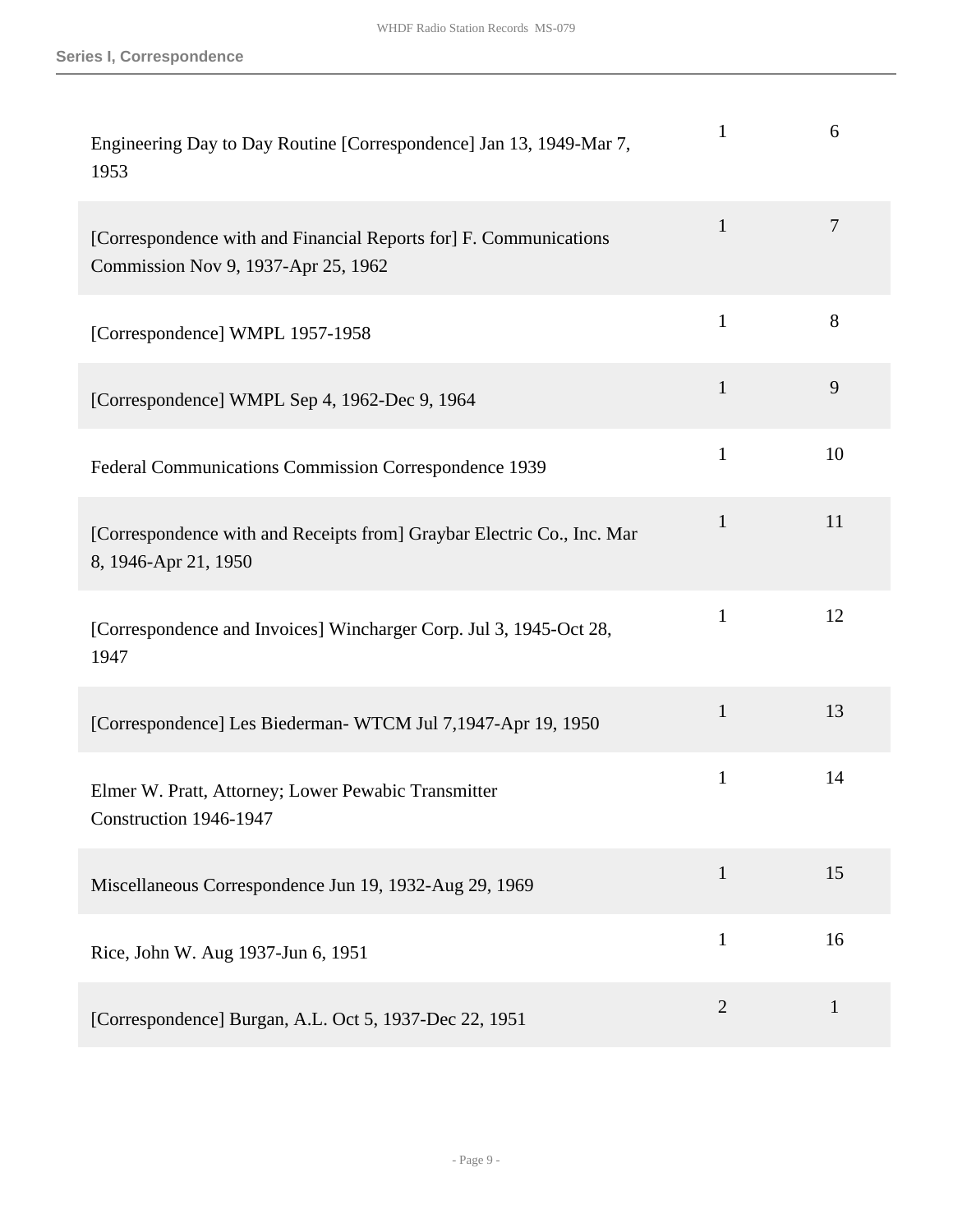| Nathan Williams Sep 3, 1946-Jun 6, 1953 |  |
|-----------------------------------------|--|

### <span id="page-9-0"></span>**Series II, Operations and Licensing 1898-2008 (Bulk, 1928-1979)**

#### **Scope and Contents**

Records found in this series include, but are not limited to RCA tower information, financial records, licenses and renewals, operation manuals, and the "History of WHDF Radio Station."

|                                                                                   | <b>Box</b>     | <b>Folder</b>  |
|-----------------------------------------------------------------------------------|----------------|----------------|
| RCA (Tower info/ never considered) Jul 1, 1949                                    | $\overline{2}$ | 3              |
| Operation Manuals Jun 26, 1946-Jan 1, 1952                                        | $\overline{2}$ | $\overline{4}$ |
| Other Operations Information: Station Diagrams and<br><b>Broadcasts 1945-1946</b> | $\overline{2}$ | 5              |
| MI- Corporate Jan 2, 1941-Jul 11, 1944                                            | $\overline{2}$ | 6              |
| WHDF Monthly Reports (some months missing in sequence) Dec 31,<br>1944-Jun 1950   | $\overline{2}$ | $\overline{7}$ |
| Michigan Corporation and Securities Commission 1954-Nov 24, 1963                  | $\overline{2}$ | 8              |
| Upper Michigan Broadcasting Company Corporation Income Tax<br>Return 1961-1963    | $\overline{2}$ | 9              |
| Financial Papers Dec 1, 1942-1949                                                 | $\overline{2}$ | 10             |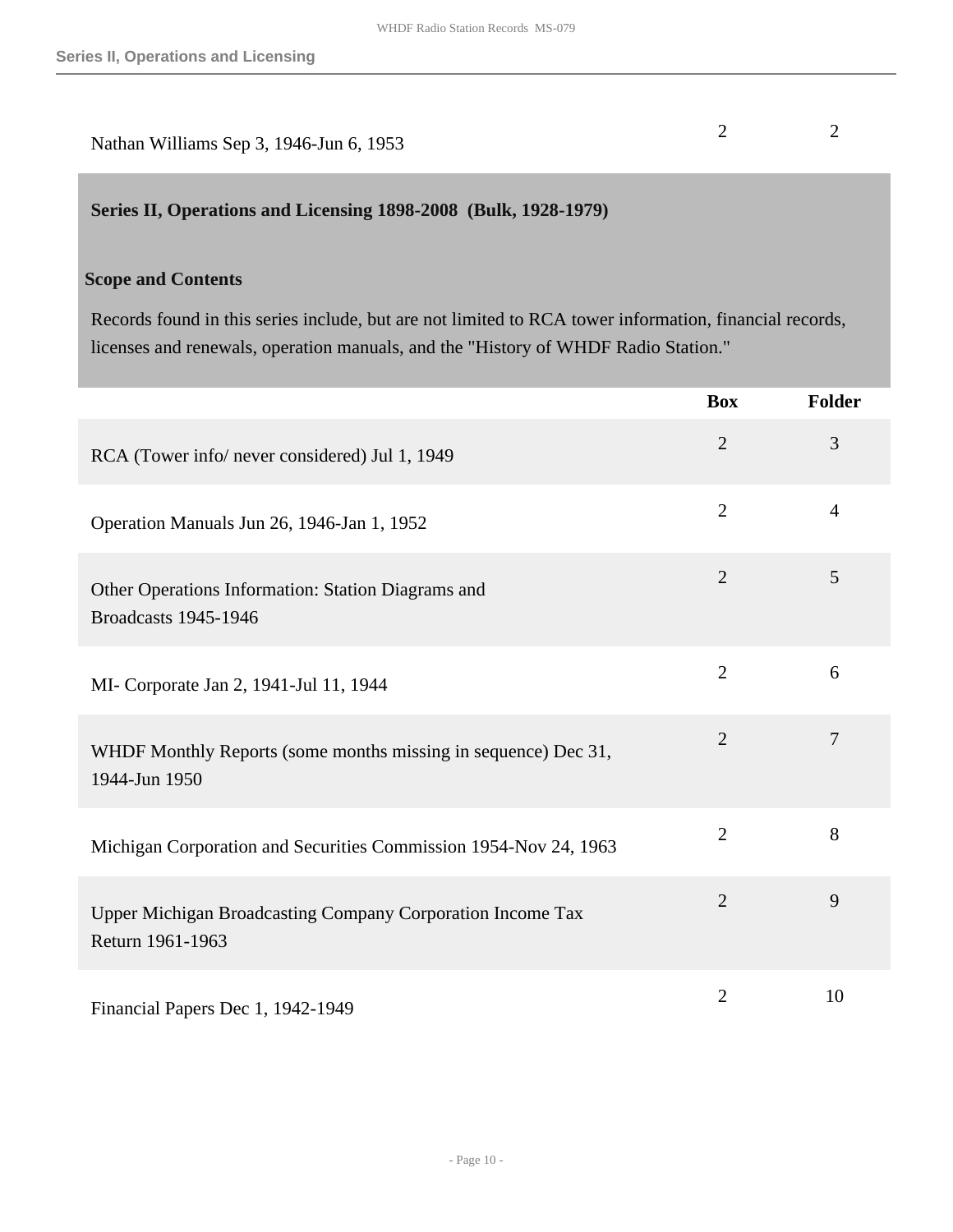#### **Series III, Ownership and Stockholder Records**

<span id="page-10-0"></span>

| Financial Statements Dec 31, 1946-Dec 31, 1974                                                          | $\overline{2}$ | 11             |
|---------------------------------------------------------------------------------------------------------|----------------|----------------|
| Forms and Instructions for the Annual Employment Report 1971-1979                                       | $\overline{2}$ | 11             |
| Hearing 1939                                                                                            | $\overline{2}$ | 12             |
| WHDF License Renewals 1940-1947                                                                         | 3              | $\mathbf{1}$   |
| Renewals 1945-1962                                                                                      | 3              | $\overline{2}$ |
| License Renewal Applications 1960-1969                                                                  | 3              | 3              |
| Renewal 1962-1964; 1964-1965 FCC Hearings Data for Copper Country<br>Broadcasting [WHDF] 1962-1965      | 3              | $\overline{4}$ |
| Expired Licenses Feb 6, 1946-Oct 24, 1958                                                               | 3              | 5              |
| Miscellaneous Licenses and Papers about the Dissolution of the<br>Corporation Apr 30, 1946-Aug 31, 1979 | 3              | 6              |
| Obits [obituaries] and other Newspaper Clippings Sep 1898-Jul 2008                                      | 3              | $\tau$         |
| WHDF Letterheads, Envelopes, Bumperstickers, etc. 1971                                                  | 3              | 8              |
| A History of WHDF Radio Station 1928-1979 with electronic<br>media 1962-2010                            | 3              | 9              |
| Series III, Ownership and Stockholder Records 1924-1979                                                 |                |                |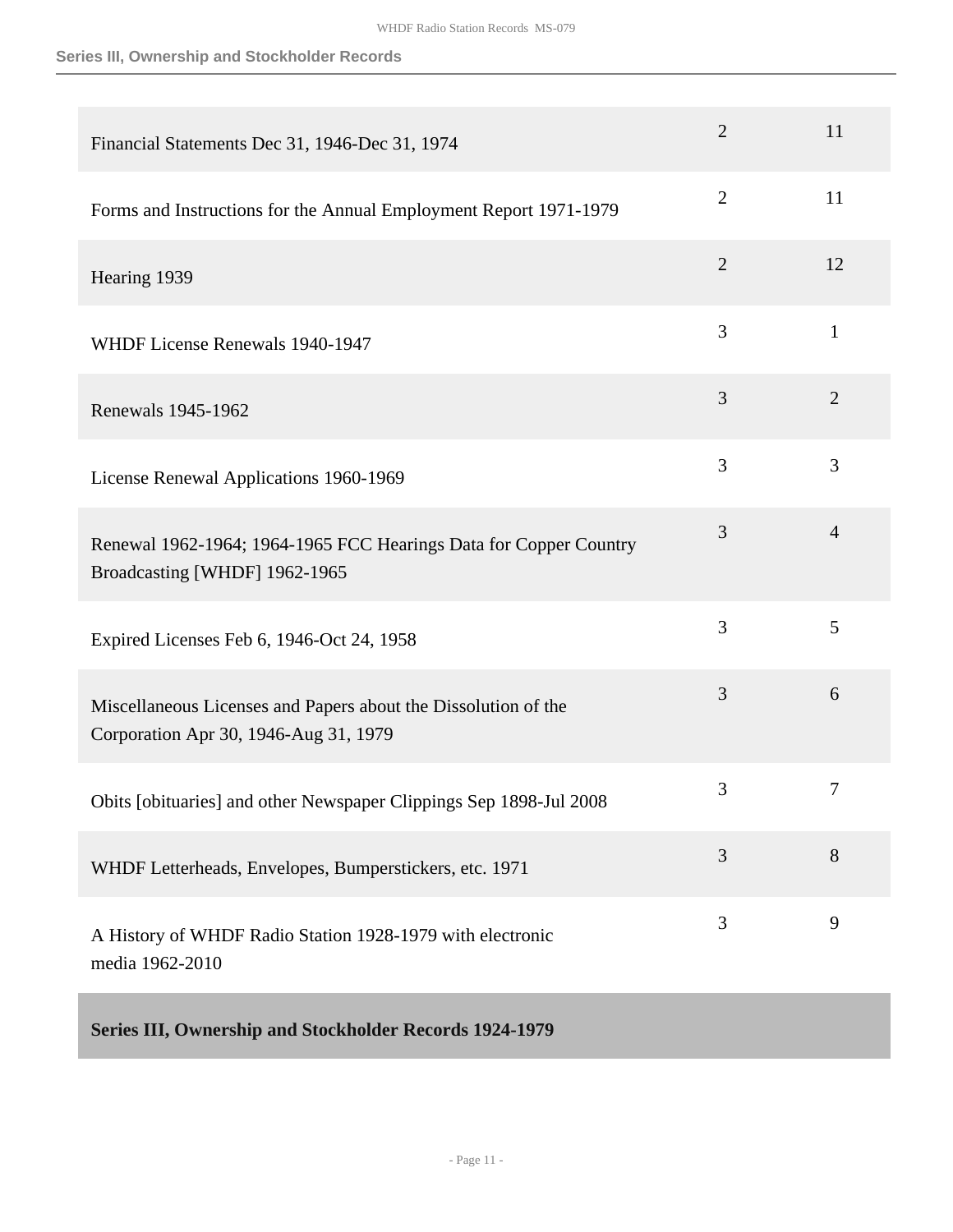### **Scope and Contents**

Records found in this series include the transfer of control from George L. Burgan to Irma O. Burgan, the Superior Shore contract, stakeholder meeting minutes and correspondence, stock certificates, and an IRS Report from March 1979.

|                                                                                                                                                                                  | <b>Box</b>     | <b>Folder</b>  |
|----------------------------------------------------------------------------------------------------------------------------------------------------------------------------------|----------------|----------------|
| Transfer of Control, George L. Burgan to Irma O. Burgan, Executrix 1962                                                                                                          | 3              | 10             |
| Agreement for Buying WHDF Apr 4, 1942-Jul 7, 1959                                                                                                                                | 3              | 11             |
| Other Paperwork Regarding the Transfer of Control Nov 12, 1968-Mar 30,<br>1979                                                                                                   | $\overline{4}$ | $\mathbf{1}$   |
| Stock Transfer WHDF FCF Nov 1937-May 1938; Applied to FCC by<br>Stockholders, Withdrawn before Approved by FCC (Monopoly in Single<br>Station Market Concerns) Nov 1937-May 1938 | $\overline{4}$ | $\overline{2}$ |
| Mr. Roland, Bruce Burgan Superior Shore Contract 1979                                                                                                                            | $\overline{4}$ | $\overline{4}$ |
| IRS Report Mar 1979 and Stock Certificates-Harger Corporation and<br>Broadcast Music, Inc. Aug 1924-Jan 1941 1924-1941; 1979                                                     | $\overline{4}$ | 5              |
| Stakeholders Meetings [Minutes and Correspondence] 1/2 Apr 30, 1929-<br>Mar 13, 1979                                                                                             | $\overline{4}$ | 6              |
| Stakeholders Meetings [Minutes and Correspondence] 2/2 Apr 30, 1929-<br>Mar 13, 1979                                                                                             | $\overline{4}$ | $\overline{7}$ |
| Company Stock Certificate Book 1941                                                                                                                                              | $\overline{4}$ | 8              |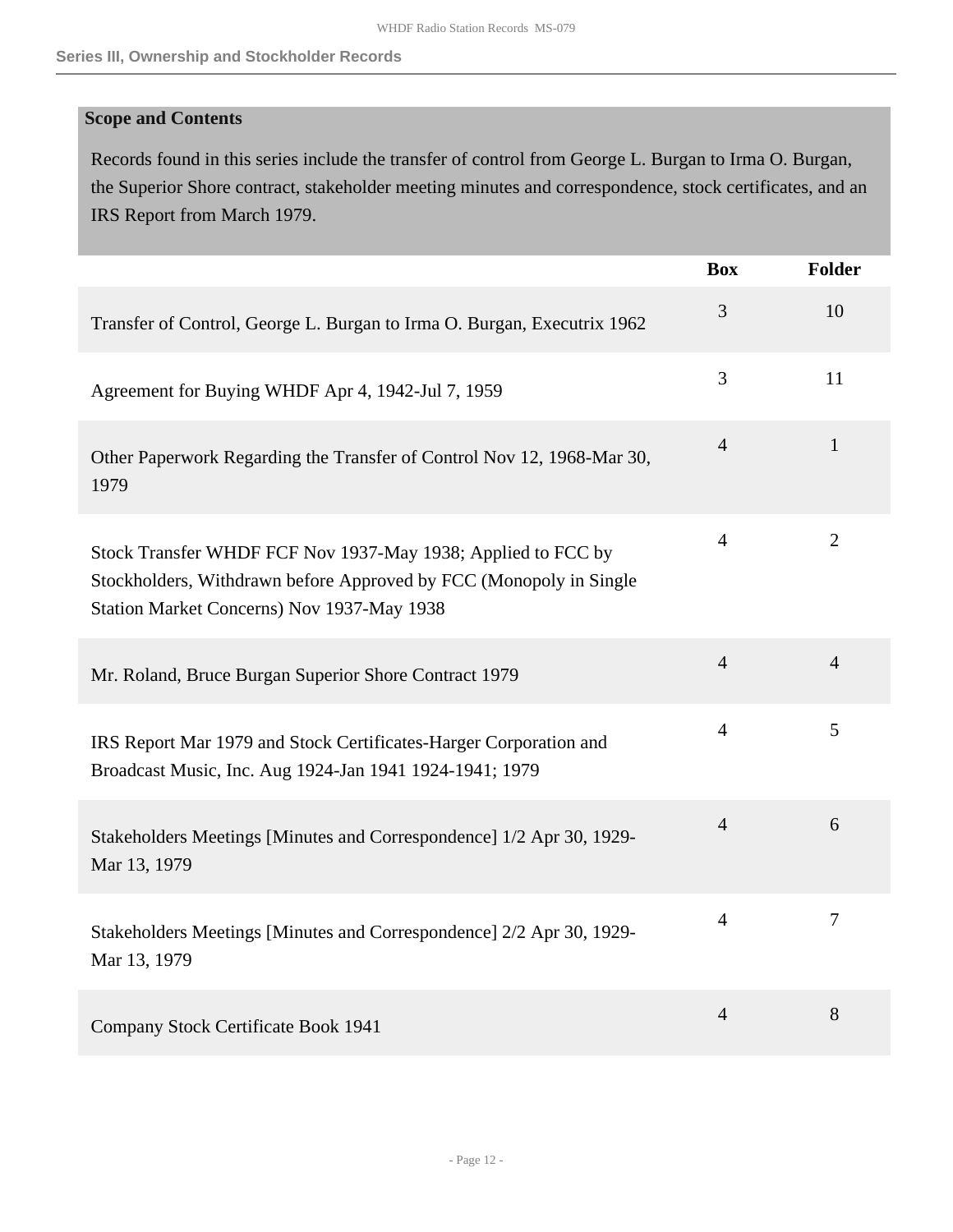### <span id="page-12-0"></span>**Series IV, Oversize Material 1929-1971**

#### **Scope and Contents**

Oversize material including maps of Chassell and South Range from the United States Department of the Interior Geological Survey, a Houghton County Highway map, a map of lake Superior created by the United States Coast Guard showing Radio Broadcasting Stations, and a stock certificate book for Upper Michigan Broadcasting Company.

|                                                                                                                                                                                                                                                                                       | Folder |
|---------------------------------------------------------------------------------------------------------------------------------------------------------------------------------------------------------------------------------------------------------------------------------------|--------|
| Michigan (Houghton County) South Range Quadrangle 7 1/2 -Minute Series, United<br>States Department of the Interior Geological Survey, Mapped 1946, South Range,<br>Michigan edition 1948 1946, 1948                                                                                  | 5bc    |
| USGS Maps (Scale 1:24,000) Houghton County (1946, 1948, 1954) 1948, 1954<br><b>Note</b><br>Michigan (Houghton County) Chassell Quadrangle 7 1/2-Minute Series, United States<br>Department of the Interior Geological Survey, Mapped 1946, Chassell, Michigan edition<br>1948, copy 2 | 3a     |
| General Highway Map Houghton County, Michigan State Highway Department,<br>G. Donald Kennedy State Highway Commissioner, Data Obtained from Highway<br>Planning Survey, Conducted in Cooperation with Federal Works Agency Public Roads<br><b>Administration 1940</b>                 | 5m     |
| Lake Superior (X-7) compiled and printed at Washington, D.C. by the U.S. Coast and<br>Geodetic Survey under authority of the Secretary of Commerce, edition 1946, revised                                                                                                             | 5bc    |